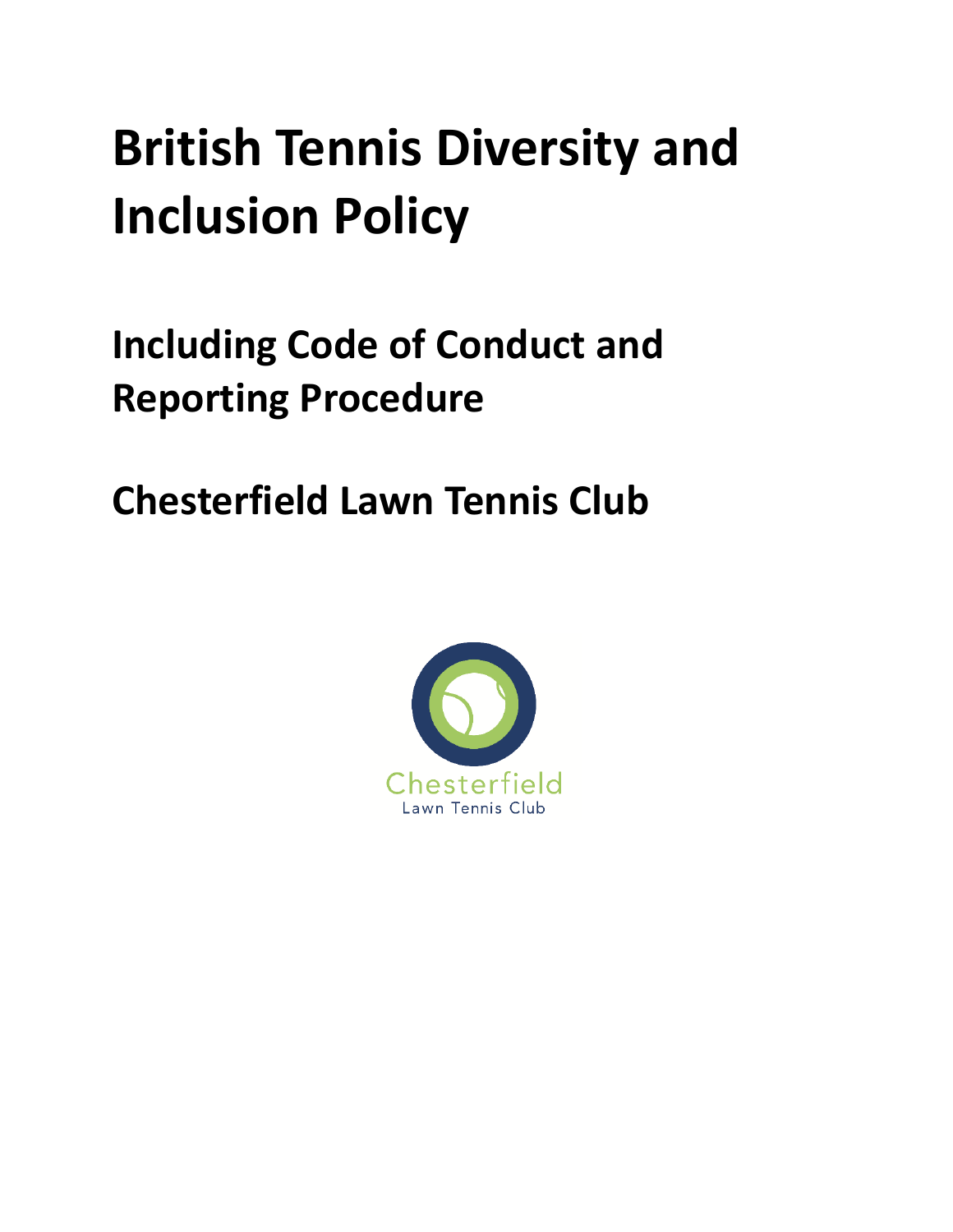### **Concern Reporting Procedure**

Anyone who has concerns that they or someone else is being discriminated against or has been a victim of discriminatory language or behaviour should:

| <b>Respond</b> | Listen carefully to what the person is telling you. Do not interrupt; keep questions to<br>a minimum; do not promise to keep the information secret |                                                                              |  |
|----------------|-----------------------------------------------------------------------------------------------------------------------------------------------------|------------------------------------------------------------------------------|--|
|                |                                                                                                                                                     |                                                                              |  |
| <b>Refer</b>   | Is someone in immediate danger?                                                                                                                     |                                                                              |  |
|                | <b>YES</b>                                                                                                                                          | <b>NO</b>                                                                    |  |
|                | Call the police (999)                                                                                                                               | Talk to the club's Welfare Officer in                                        |  |
|                |                                                                                                                                                     | confidence 01246 238798.                                                     |  |
|                | <b>THEN</b>                                                                                                                                         | Welfareofficer@chesterfieldtennis.org.uk                                     |  |
|                |                                                                                                                                                     | ; Talk to the LTA Safe and Inclusive Tennis                                  |  |
|                |                                                                                                                                                     | Team * (020 8487 7000) as soon as possible                                   |  |
|                |                                                                                                                                                     | [Mon-Fri, 9am-5pm]. If the Safe and Inclusive                                |  |
|                |                                                                                                                                                     | Tennis Team is unavailable and you want                                      |  |
|                |                                                                                                                                                     | advice before the next working day, call the                                 |  |
|                |                                                                                                                                                     | NSPCC (0808 800 5000) or Parent Line                                         |  |
|                |                                                                                                                                                     | Scotland (0800 028 2233) if your concerns is                                 |  |
|                |                                                                                                                                                     | about a child.                                                               |  |
|                |                                                                                                                                                     | If your concern us about an adult ask them for                               |  |
|                |                                                                                                                                                     | details of your Local Authority Adult Social                                 |  |
|                |                                                                                                                                                     | Care Services.                                                               |  |
|                |                                                                                                                                                     | Hate crime can alternatively be reported                                     |  |
|                |                                                                                                                                                     | through True Vision at www.report-it.org.uk                                  |  |
|                |                                                                                                                                                     |                                                                              |  |
| <b>Record</b>  | Write an objective account of your concerns immediately using the Reporting a                                                                       |                                                                              |  |
|                | Concern Form found in our website Safe and Inclusive Tennis page. Send it to the                                                                    |                                                                              |  |
|                |                                                                                                                                                     | LTA Safe and Inclusive Tennis Team within 48 hours of the concern/disclosure |  |
|                | (safeandinclusive@Ita.org.uk)                                                                                                                       |                                                                              |  |
|                | Handling a concern/disclosure can be emotionally difficult. If you would like to talk to                                                            |                                                                              |  |
|                | someone after making a concern/disclosure, contact the LTA Safe and Inclusive                                                                       |                                                                              |  |
|                |                                                                                                                                                     | Tennis Team by phone 020 8487 7000 or email safeandinclusive@lta.org.uk      |  |

**\*** In Wales? You can also contact the Wales Safe and Inclusive Tennis Lead (029 2046 3335). In Scotland? You can also contact the Tennis Scotland Safe and Inclusive Tennis Lead (0131 444 4154).

(See appendix C for more details on what to do if a disclosure from a child or adult at risk is made to you)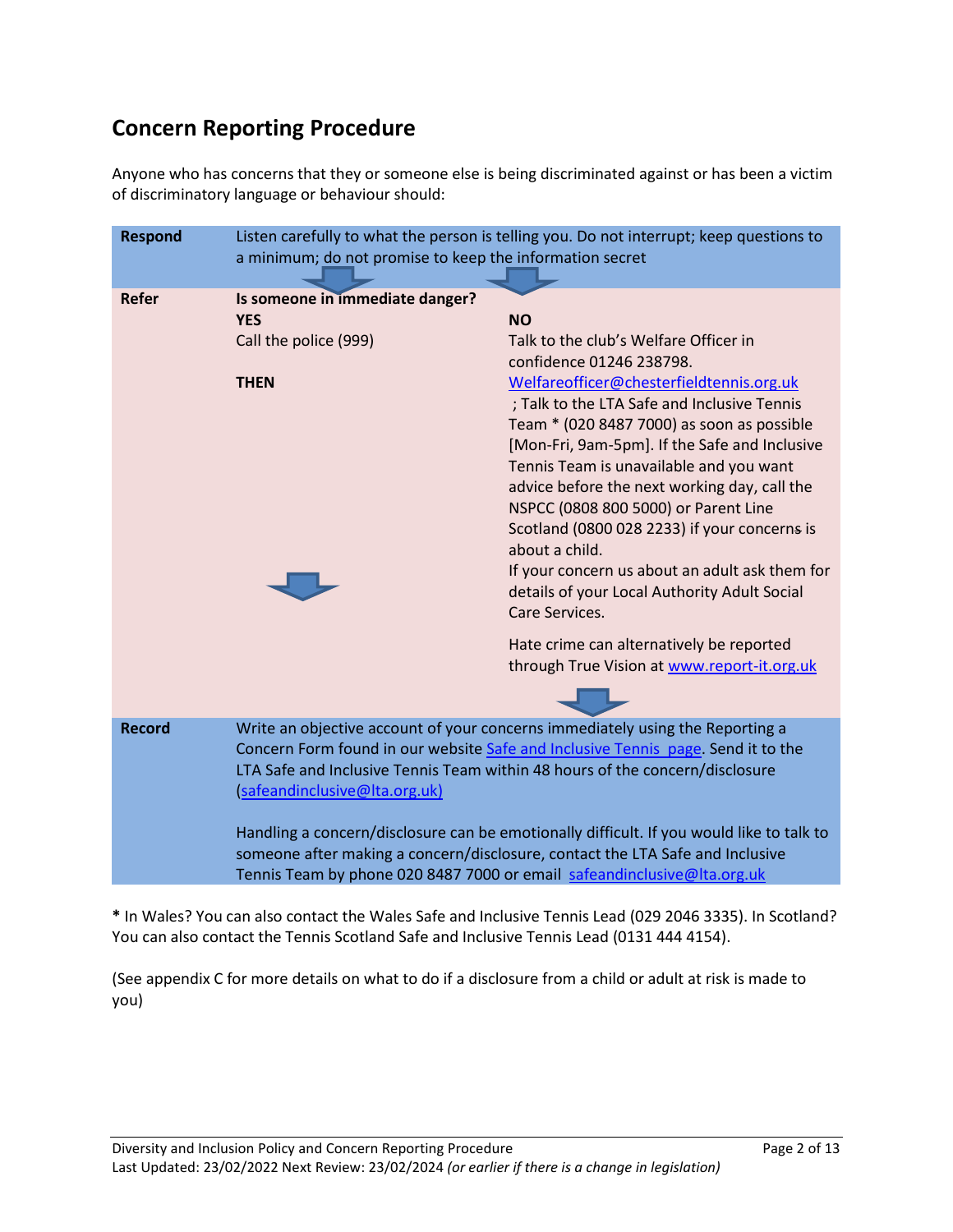#### **Diversity and Inclusion in Chesterfield Lawn Tennis Club.**

This Policy sets out our commitment and includes our Safe and Inclusive Standards, Code of Conduct (page 8) and Reporting Procedure (page 2) and it supports our overall aims for diversity and inclusion that are to ensure that:

- Tennis is diverse and inclusive
- Diversity and inclusion are embedded in our club's culture and our behaviours
- We create a culture where inclusive leadership thrives
- We take a proactive approach using positive action to ensure that communities and individuals are valued and able to achieve their full potential.

To achieve these aims we believe that everyone involved in Tennis has a vital role to play in promoting diversity and inclusion and we ask everyone to become Safe and Inclusive Tennis Champions – proactively promoting Safe and Inclusive tennis and taking action against all forms of discrimination.

We are proud to have a Diversity and Inclusion Policy that demonstrates our commitment to making tennis diverse and inclusive. The commitment to Diversity and Inclusion is upheld by all - Lawn Tennis Association (LTA), Tennis Scotland, Tennis Wales and the Tennis Foundation.

These commitments are fully supported by the Chesterfield Lawn Tennis Club Committee.

Together we can make a positive difference to people from different backgrounds to participate in Tennis at our club.

Thank you.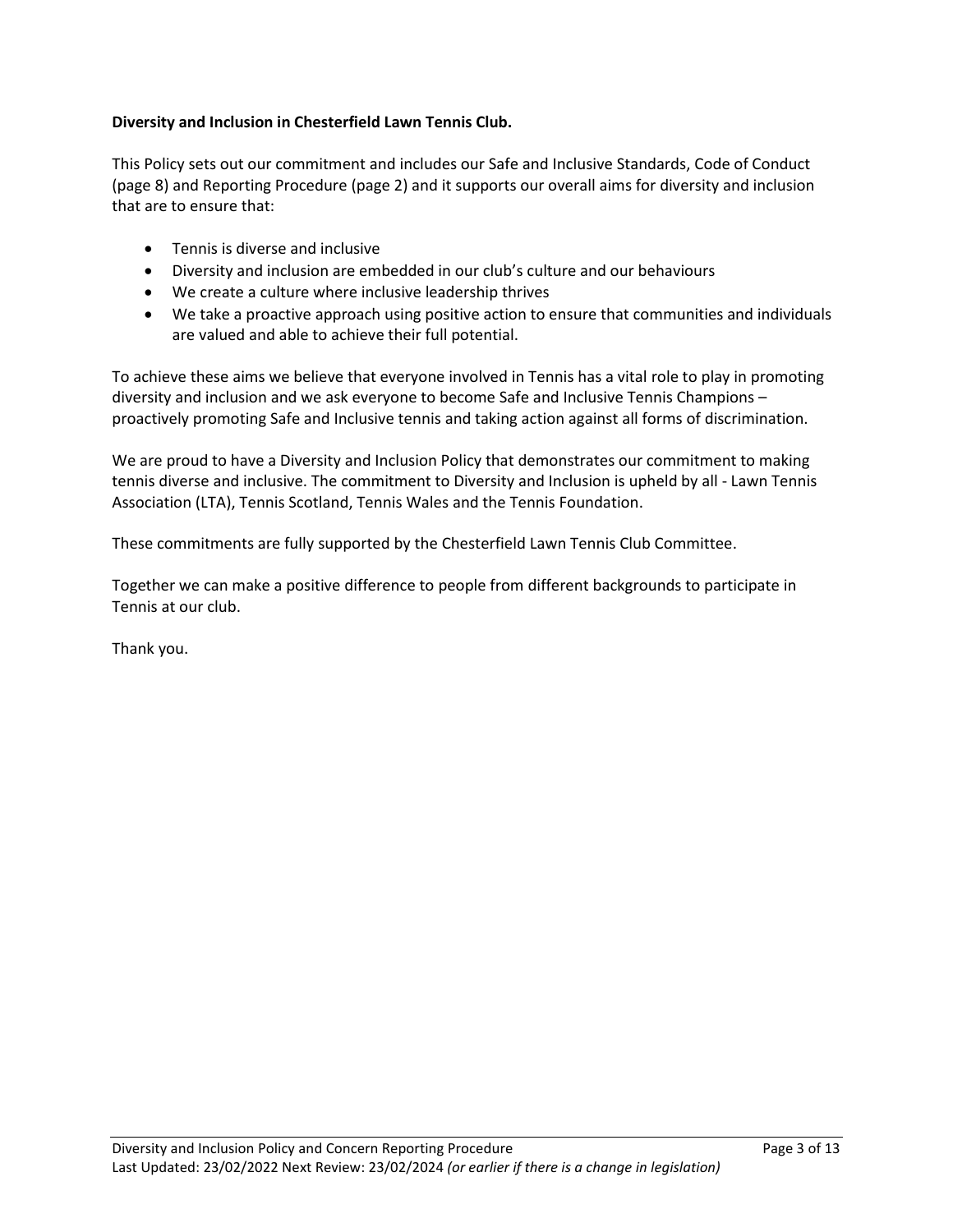#### **Diversity and Inclusion Policy**

#### **1. Policy Statement**

This Diversity and Inclusion Policy, Standards, Code of Conduct and Reporting Procedure are applicable to **Chesterfield Lawn Tennis Club** and is based on similar policies of:

- The Lawn Tennis Association (LTA)
- Tennis Scotland
- Tennis Wales
- The Tennis Foundation.

As a club we contribute actively to enable more people to play tennis more often, in a manner that it is safe, inclusive, and fair. This applies regardless of a person's age, disability, gender reassignment status, sex, marital or civil partnership status, pregnancy or maternity, race, sex, sexual orientation, religion, race or sexual orientation, socio-economic status or any other background.

We recognise that many concerns and/or disclosures may have both safeguarding and diversity and inclusion elements to them. This policy reflects this through its reporting procedures, which replicate the safeguarding concern reporting procedures.

This Policy strives to minimise risk and support our venue, programmes, events and individuals to deliver and experience a positive tennis experience for everyone. The Reporting Procedures in page 2 outlines how to respond to safeguarding or discrimination concerns/disclosures.

#### **2. Use of Terminology**

We have adopted the following definitions to explain our approach to diversity and inclusion in tennis:

**Discrimination** – treating someone in a less favourable way and causing them harm, because of their age, disability, gender reassignment, marriage or civil partnership, pregnancy or maternity, race, religion or belief, sex or sexual orientation

**Diversity** – acknowledging, celebrating and respecting the differences between groups of people and between individuals. We will work to ensure that people can be assured of an environment in which their rights, dignity and individual worth are respected, and in particular that they are able to enjoy their sport without the threat of intimidation, victimisation, harassment or abuse.

**Harassment** – unwanted conduct related to a relevant protected characteristic, which has the purpose or effect of violating an individual's dignity or creating and intimidating, hostile, degrading, humiliating or offensive environment for that individual or creates an intimidating, hostile, degrading, humiliating or offensive environment. The focus is on the perception of the complainant not the intent of the perpetrator. Employees can complain of behaviour they find offensive even if it is not directed at them.

**Inclusion** – ensuring that tennis is equally accessible to any member of the community so they can be fully involved in whatever capacity they choose; and that they are supported to achieve their potential in any capacity e.g. player, employee, volunteer, coach or official. We will work to ensure that people have a genuine and equal opportunity to participate to the full extent of their own ambitions and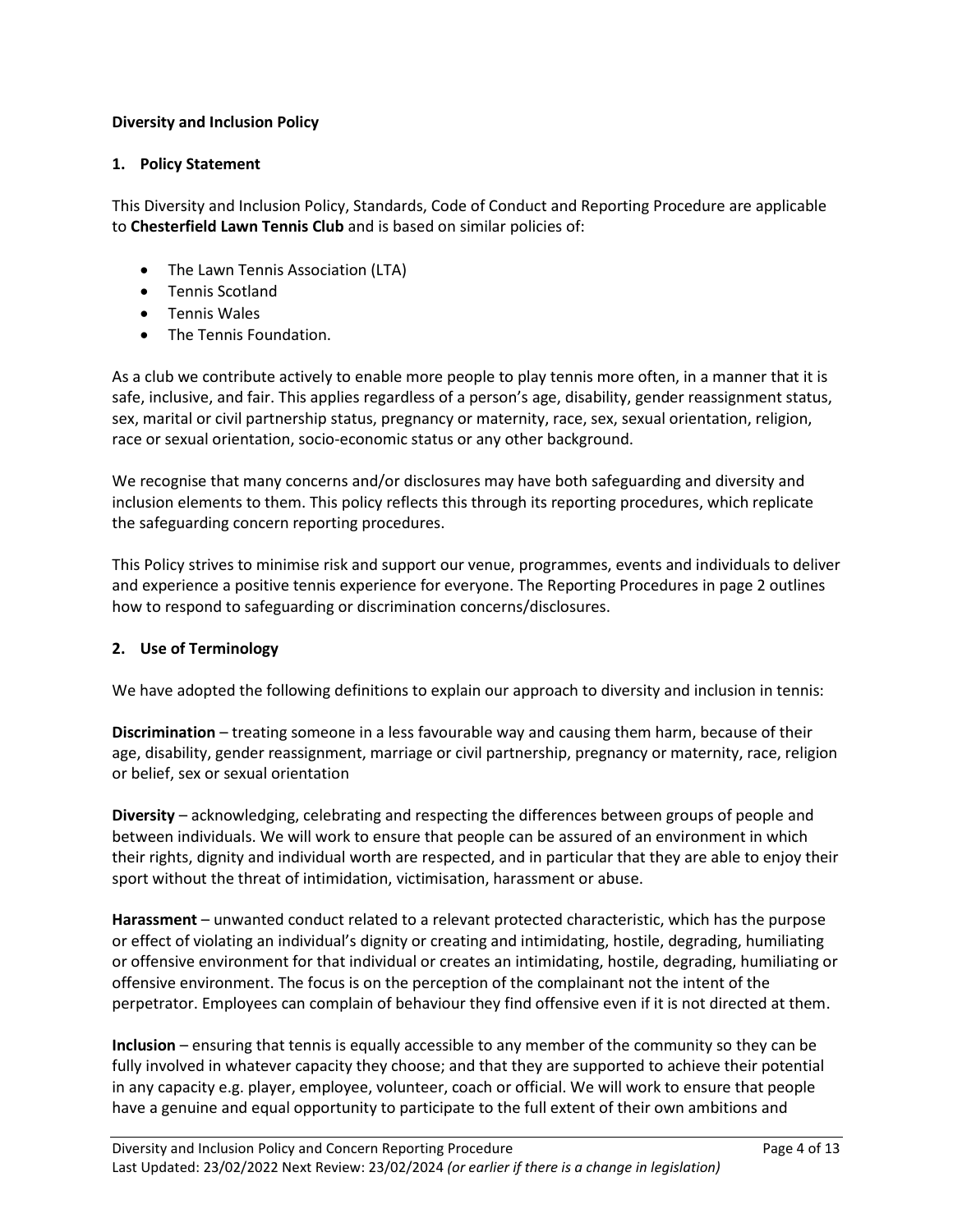abilities, that they feel respected and valued and are not singled out, with regard to their age, disability, gender reassignment status, sex, marital or civil partnership status, pregnancy or maternity, race, sex, sexual orientation, religion, race or sexual orientation, socio-economic status or any other background.

**Positive action** – Chesterfield Lawn Tennis Club is committed to taking positive steps to counteract the effects of physical or cultural barriers – whether real or perceived – that restrict the opportunity for all sections of the community to participate equally and fully. We will ensure that we institute, support or contribute to appropriate measures or initiatives that enable access to tennis and participation in associated activities by people from any group that is under-represented in tennis or has difficulty accessing it and that they can do so with dignity or without being singled out.

(See Appendix A for full glossary of terms)

#### **3. Scope**

Chesterfield Lawn Tennis Club has direct safe and inclusive responsibility for:

- Staff, consultants, coaches and officials they employ;
- Volunteers, including board members and councillors they recruit;
- Venues they own;
- Events and programmes they run; and
- Ensuring all accreditation requirements are met by accredited coaches, officials and venues.

We recommend and support the development of good diversity and inclusion practice to:

- Accredited coaches, officials and venues;
- Players, parents and carers;
- Volunteers recruited by other organisations;
- Venues hired by or on our behalf
- Club Events.

This Policy is in line with national legislation (see appendix B for details of the relevant legislation) and applicable to our club, specifically to every person and place that we have direct safe and inclusive responsibility for.

#### **4. Responsibility for implementation of the Diversity and Inclusion Policy**

#### **Diversity and inclusion is everyone's responsibility: not responding to discriminatory or unacceptable language and behaviour is not an option.**

- The club's Committee and Chairman have overall accountability for this Policy and Reporting Procedure, for being the strategic lead on diversity and inclusion and for ensuring compliance with the relevant legislation (see Appendix for details).
- The club's Chairman and Welfare Officer have overall responsibility for implementation of the policy.
- The Chairman and Welfare Officer of the club are responsible for updating this Policy and Reporting Procedure in line with legislative and organisational developments; and develop a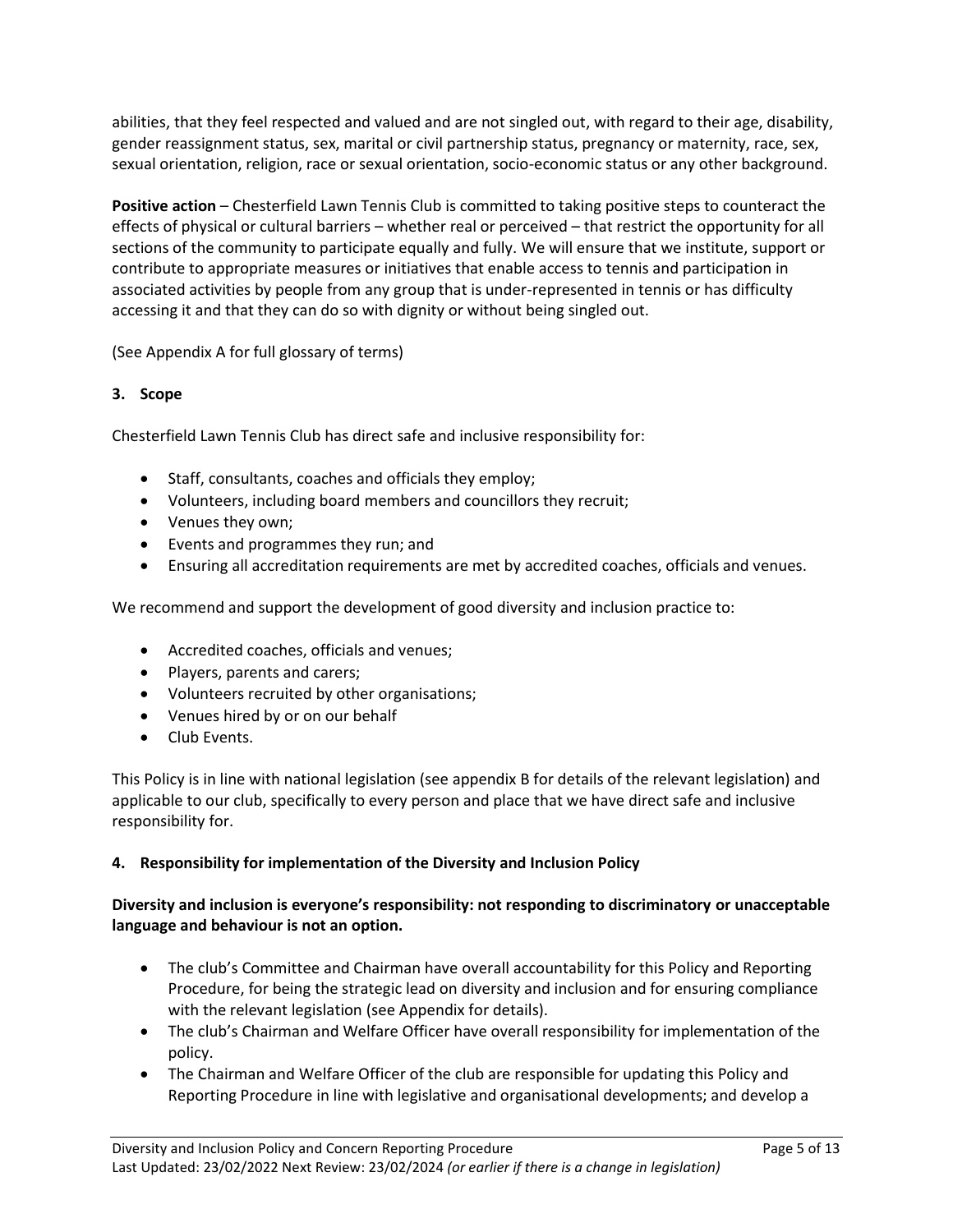strategic and proactive approach to diversity and inclusion and respond to discrimination concerns.

- The Chesterfield Lawn Tennis Club's Welfare Officer is responsible for supporting the club to identify where diversity and inclusion support is required; to implement safe and inclusive procedures; promote diversity and inclusion principles, including the Safeguarding and Reporting Procedure, to all the venues they manage, programmes, events and individuals including players, parents and carers.
- All staff, consultants, coaches, officials and volunteers involved in tennis are responsible for raising diversity and inclusion concerns with the club's Welfare Officer to start with; then the Safe and Inclusive Tennis team if applicable, as outlined in the Reporting Procedure.
- Players, parents and guardians are responsible for upholding the Code of Conduct and Reporting Procedure.
- The Chesterfield Lawn Tennis Club committed to:
	- $\circ$  formally adopt this policy,
	- $\circ$  take steps to ensure that our committee, members, participants and volunteers behave in accordance with the policy, including where appropriate taking disciplinary action under our constitution;
	- $\circ$  ensure that access to membership as well as access to participation is open and inclusive;
	- $\circ$  publish accurate information about the location and accessibility of our facilities; and
	- $\circ$  support measures and initiatives that British Tennis may institute or take part in to advance the aims of this policy as part of our commitment to our LTA membership.

Where there is a diversity and inclusion concern/disclosure:

 The individual who is told about, hears, or is made aware of the concern/disclosure is responsible for following the [Concern Reporting Procedure](#page-0-0) above

#### **5. Breaches of the Diversity and Inclusion Policy, Standards, Code of Conduct and Reporting Procedure**

Where there are concerns that diversity and inclusion good practice has not been followed, all staff are encouraged to follow your club's whistleblowing policy; consultants, coaches, officials, volunteers and players are encouraged to: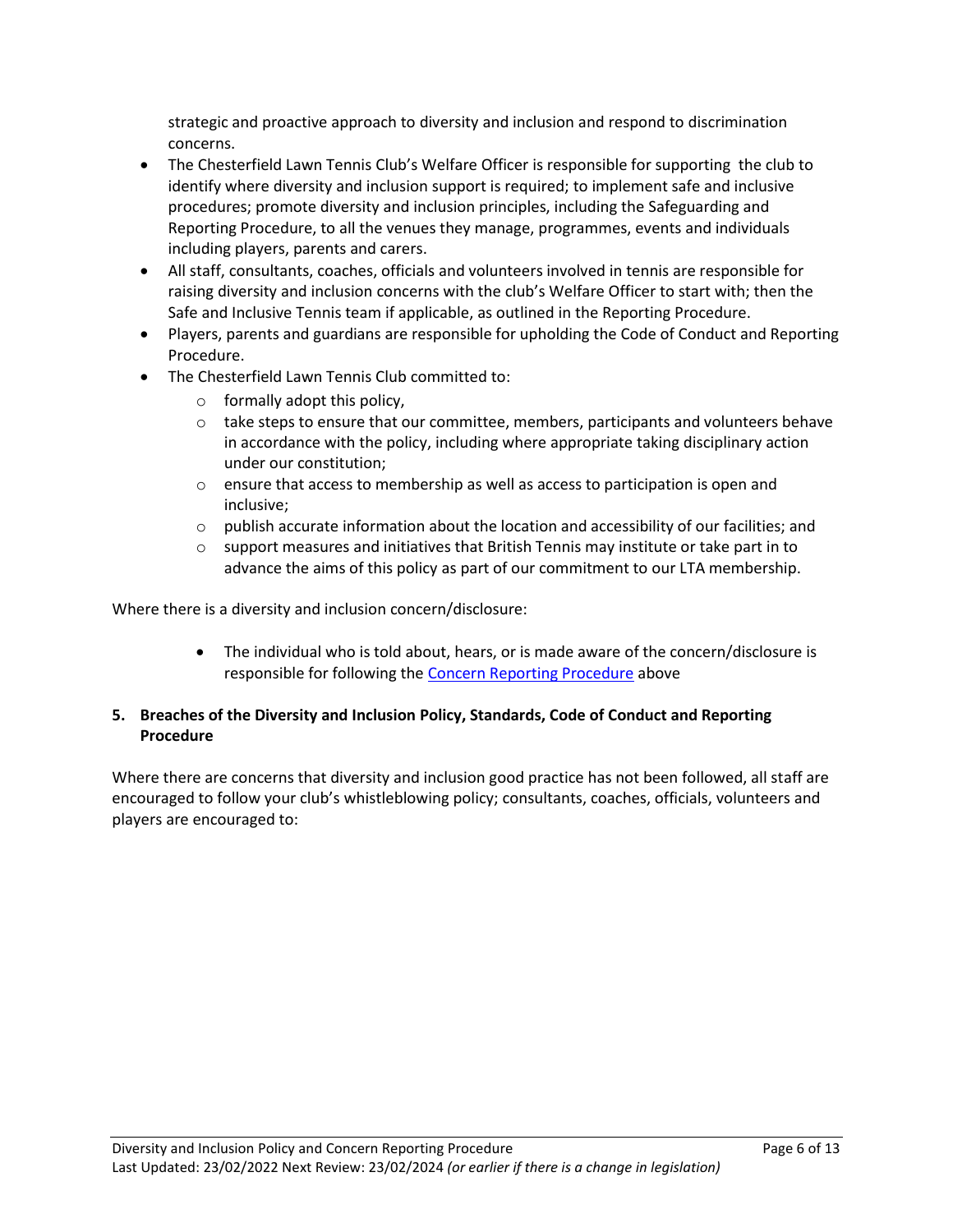1. Complain directly to the person or organisation and seek resolution. In the first instance, this can often resolve many disputes or concerns.

2. If required, you can contact the LTA Safe and Inclusive Tennis Team: safeandinclusive@lta.org.uk they can assist in liaising with the club and investigating the matter. Alternatively, the NSPCC Whistleblowing advice line: 0800 028 0285; help@nspcc.org.uk can be contacted.

3. Seek further advice from the Equality Advisory Support Service a call on 0808 800 0082. For further information their website is: http://www.equalityadvisoryservice.com/app/ask

If someone comes to you with a concern around discrimination, listen to their complaint, reassure them and advise them of the routes listed above (1-3).

Breaches of this Policy and/or failure to comply with the outlined responsibilities may result in the following by the LTA, Tennis Scotland, Tennis Wales and/or the Tennis Foundation:

- Venues Potential removal of LTA accreditation
- Staff disciplinary action leading to possible dismissal and legal action.
- Contracted consultants, officials and coaches termination of current and future roles within all four organisations and possible legal action.
- Recruited volunteers, including councillors and board members termination of current and future roles within all four organisations and possible legal action.

Actions taken by staff, consultants, volunteers, officials, coaches, venues, clubs and/or events outside of the LTA, Tennis Scotland, Tennis Wales and/or the Tennis Foundation that are seen to contradict this Policy may be considered a violation of this Policy.

Where an appeal is lodged in response to a safeguarding decision made by the LTA Safe and Inclusive Tennis Team and Safeguarding and Protection Committee and/or Licensing and Registration Committee, an independent appeal body such as Sport Resolutions may be used. Their decision is final.

#### **6. Related policies and guidance**

- 
- 
- 
- 
- 
- [Safeguarding Policy](https://www.lta.org.uk/globalassets/about-lta/safeguarding/british-tennis-safeguarding-policy.pdf) **Disciplinary Policy**
- Grievance Policy **Example 2018** 1 Contract Policy
- Bullying Policy **Complaints Policy** 
	- [Transgender Policy](https://www.lta.org.uk/about-the-lta/policies-and-rules/transgender-policy/) Whistle-blowing Policy
- Data Protection Policy **And others** as may be identified from time to time.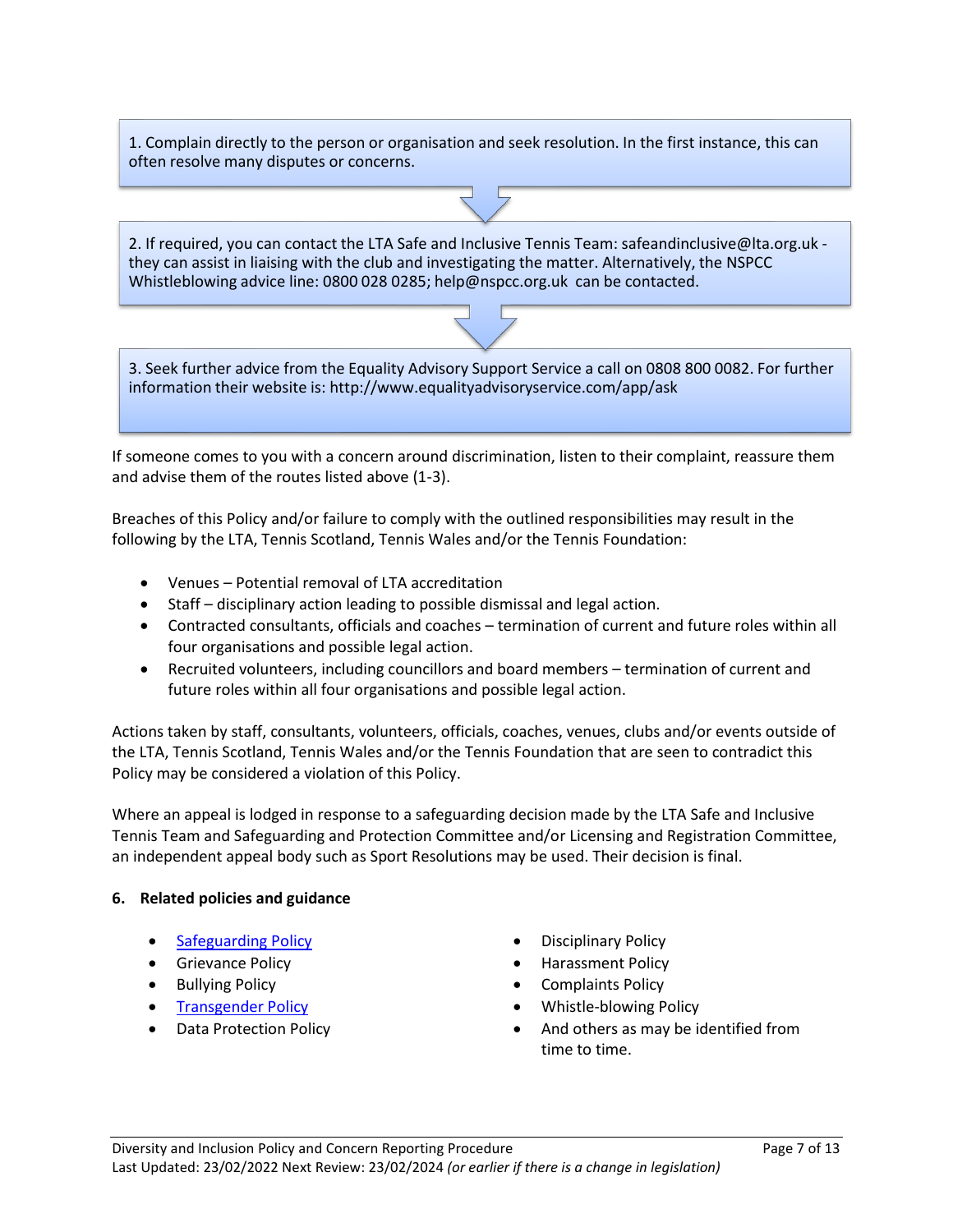#### **Safe and Inclusive**

#### **Chesterfield Lawn Tennis Club Code of Conduct**

- Prioritise the well-being of all children and adults at all times
- Be a positive role model. Act with integrity, even when no one is looking
- Help to create a safe and inclusive environment both on and off court and promote the
- Fair Play values: enjoy; respect
- Value and celebrate diversity and make all reasonable efforts to meet individual needs
- Keep clear boundaries between your professional and personal life, including on social media
- Check you have the relevant consent from parents/carers, children and adults before taking or
- using photos and videos
- Ensure your own roles and responsibilities, and those of everyone you are responsible for, are
- clearly outlined and everyone has the information, training and support to carry them out
- Where possible, do not be alone with a child or adult at risk; if you have to be alone with a child or adult at risk; let someone know such as a carer, club secretary, volunteer etc.
- Do not abuse, neglect, harm or discriminate against anyone; or act in a way that may be
- interpreted as such\*
- Doing nothing is NOT an option: report all concerns and disclosures as soon as possible, following the Concern Reporting Procedure. If someone is in immediate danger, dial 999.

\*It is illegal to have a relationship with someone who is under 18 years old if you are in a position of trust; it is illegal to have a sexual relationship with anyone under the age of 16 whether they give consent or not.

This Code of Conduct should be interpreted in a spirit of integrity, transparency and common sense, with the best interests of children and adults at risk as the primary consideration.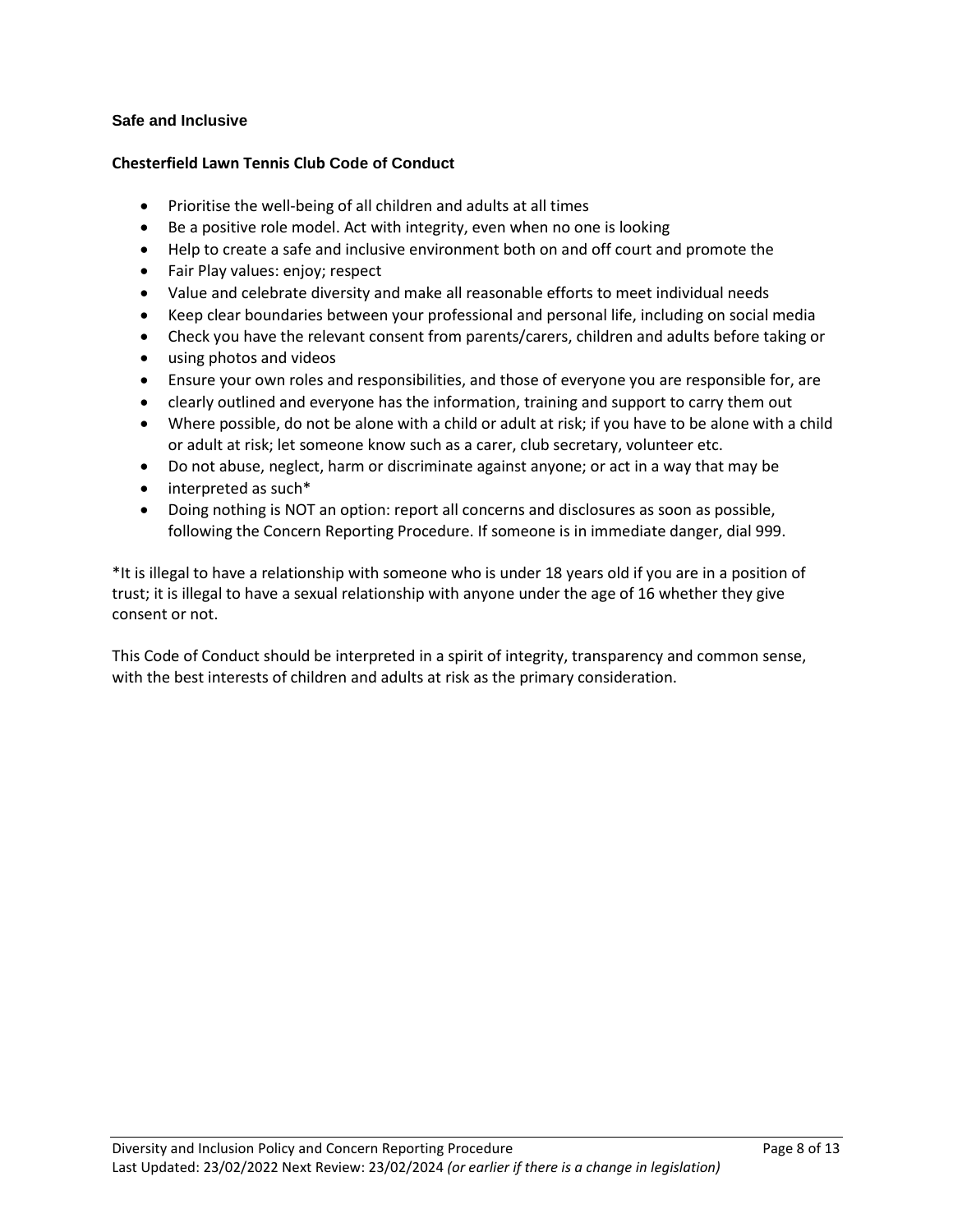#### **Appendix A:**

#### **Glossary of terms**

**Age:** This refers to a person belonging to a particular age group, which can mean people of the same age (e.g. 32-year old's) or range of ages (e.g. 18 - 30-year old's, or people over 50).

**Bisexual or Bi:** – refers to a person who has an emotional and/or sexual orientation towards more than one gender.

**Bullying:** can involve any form of physical, emotional, sexual or discriminatory abuse. It can also include cyber-bullying – using social media or mobile phones to perpetrate bullying.

**Direct discrimination:** treating someone less favourably than another person because of a protected characteristic.

**Disability:** A person having a physical or mental impairment that has a substantial and long-term adverse effect on that person's ability to carry out normal day-to-day activities.

**Discrimination:** treating someone in a less favourable way and causing them harm, because of their age, disability, gender reassignment, marriage or civil partnership, pregnancy or maternity, race, religion or belief, sex or sexual orientation.

**Discrimination by association:** discrimination against someone because they are associated with another person who possesses a protected characteristic.

**Discrimination by perception:** discrimination against someone because of the belief that someone possesses a protected characteristic.

**Diversity:** acknowledging and celebrating the differences between groups of people and between individuals**.**

**Equality**: treating everyone with fairness and respect and recognising and responding to the needs of individuals. Taking positive actions to address existing disadvantages and barriers affecting how people engage with and participate in tennis.

**Ethnicity**: the social group a person belongs to, and either identifies with or is identified with by others, as a result of a mix of cultural and other factors including language, diet, religion, ancestry and physical features traditionally associated with race. Ethnicity is essentially self-defined and may change over time.

**Gay**: refers to a man who has an emotional, romantic and/or sexual orientation towards men. Also, a generic term for lesbian and gay sexuality - some women define themselves as gay rather than lesbian.

**Gender identity: t**his is an individual's internal self-perception of their own gender. A person may identify as a man, as a woman, as neither man nor woman (non-binary) or as androgyne/polygender.

**Gender reassignment**: The process of changing or transitioning from one gender to another.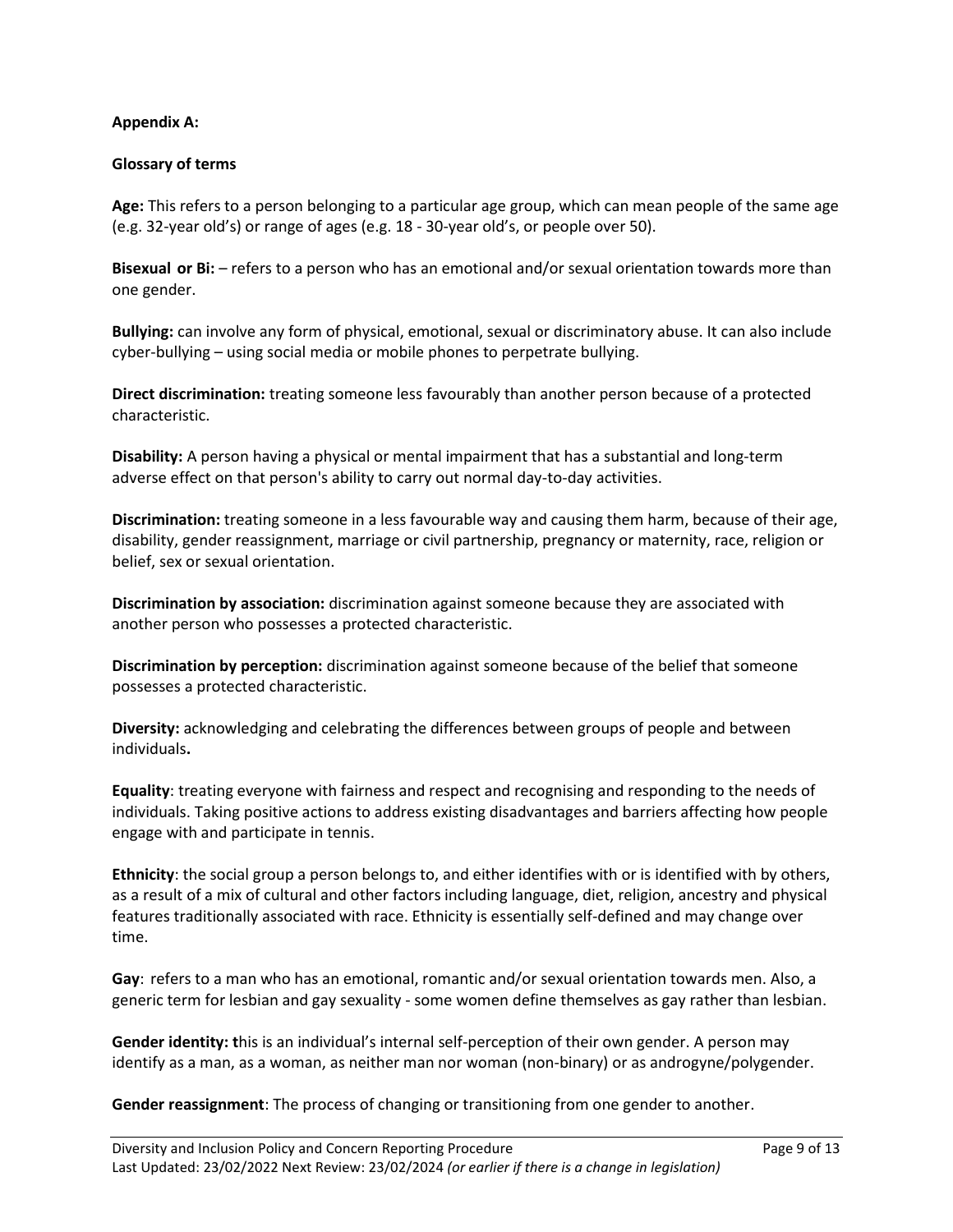**Harassment:** unwanted conduct related to a relevant protected characteristic, which has the purpose or effect of violating an individual's dignity or creating and intimidating, hostile, degrading, humiliating or offensive environment for that individual or creates an intimidating, hostile, degrading, humiliating or offensive environment. The focus is on the perception of the complainant not the intent of the perpetrator. Employees can complain of behaviour they find offensive even if it is not directed at them.

**Hate crime:** crime that is targeted at a person because of hostility or prejudice towards that person's disability, race or ethnicity, religion or belief, sexual orientation or transgender identity. This can be committed against a person or property.

**Homophobia**: the fear, unreasonable anger, intolerance or/and hatred toward homosexuality, lesbian gay and bisexual people whether that person is homosexual or not.

**Inclusive leadership** – leaders who are aware of their own biases and preferences, actively seek out and consider different views and perspectives to inform better decision-making. They see diverse talent as a source of competitive advantage and inspire diverse people to drive organisational and individual performance towards a shared vision.

**An Inclusive Leader** – is a role model exemplar of inclusive behaviour; listens to and seeks out the views of diverse people and takes account of these views, without bias, in the decisions they make; appreciates that a diverse group of people will generate more creative solutions to problems and encourages this; inspires people through a shared vision of future success and motivates them to deliver it; leverages difference for high performance and provides responsive excellence to customers', clients' and service users' needs; provides positive feedback to boost people's self-efficacy; puts effort into helping diverse people identify their talents and develop them for performance now and future advancement; communicates authentically and honestly in a way that inspires trust, loyalty and wellbeing.

**Inclusion:** recognising that people from different backgrounds may have difference needs and expectations and may experience barriers in trying to access tennis. An inclusive venue is one that takes steps to attract and engage with people from many different backgrounds and meet their needs so that everyone has a positive experience and has the opportunity to achieve their potential.

**Indirect discrimination:** a practice, policy or rule which applies to everyone in the same way, but that has a worse effect on some people than others.

**LGBTQ:** an acronym for Lesbian, Gay, Bisexual, Trans and Questioning.

**Lesbian**: a woman who has an emotional romantic and /or sexual orientation towards women.

**Monitoring equality**: refers to data collection and analysis to check if people with protected characteristics are participating and being treated equally. For example: monitoring of the number of people with a disability who play tennis at our venue.

**Non-binary** – an umbrella term for a person who does not identify as only male or only female, or who may identify as both.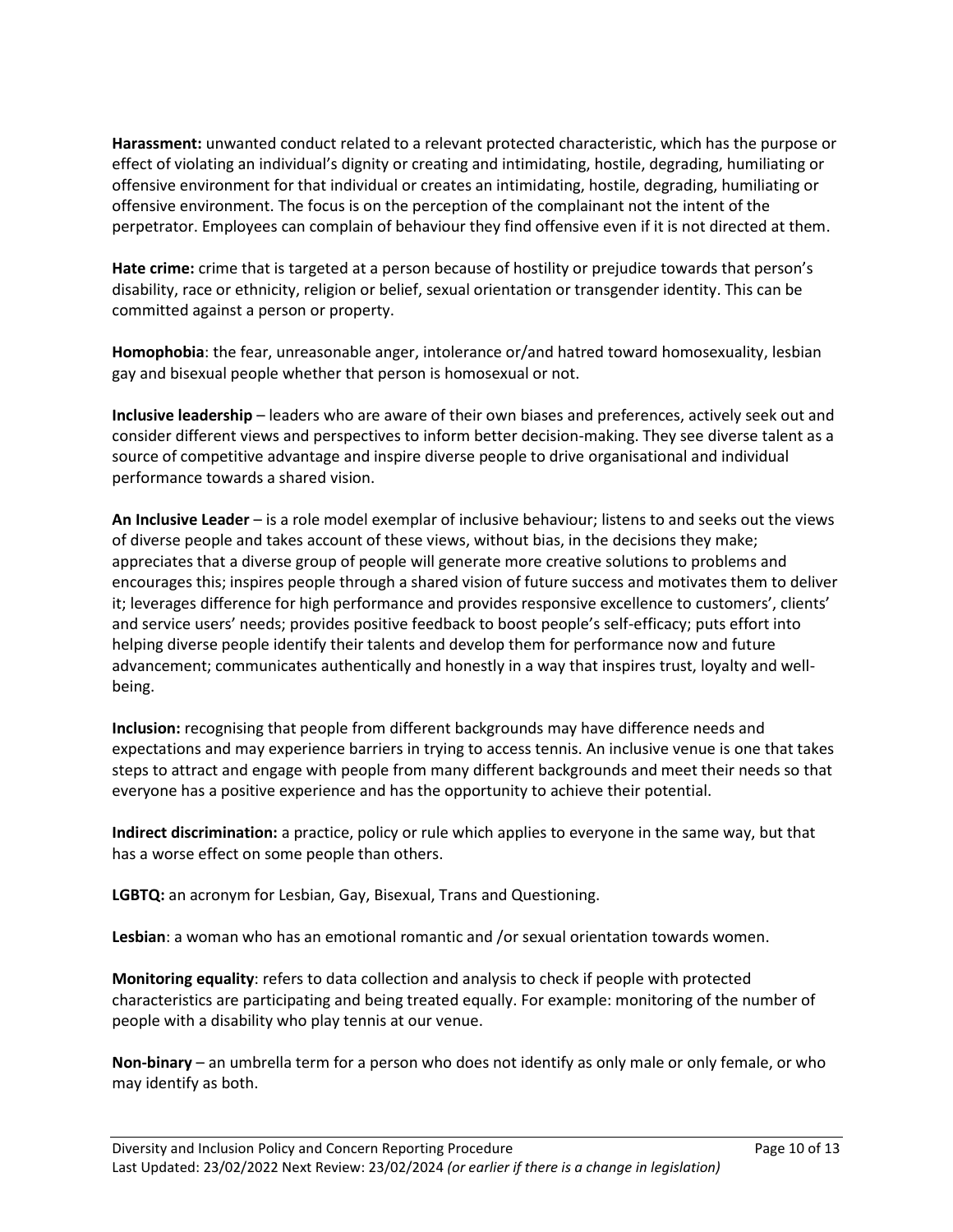**Positive action:** a range of lawful actions that seek to overcome or minimise disadvantages (for example in employment opportunities) that people who share a protected characteristic have experienced, or to meet their different needs.

**Pregnancy and maternity**: pregnancy is the condition of being pregnant or expecting a baby. Maternity refers to the period after the birth, and is linked to maternity leave in the employment context. In the non-work context, protection against maternity discrimination is for 26 weeks after giving birth, and this includes treating a woman unfavourably because she is breastfeeding.

**Questioning**: it refers to the process of exploring your own sexual orientation and/or gender identity.

**Race:** refers to the protected characteristic of race. It refers to a group of people defined by their race, colour, and nationality (including citizenship) ethnic or national origins.

**Radicalisation, extremism and terrorist behavior**: Radicalisation is the process by which a person comes to support terrorism and/or forms of extremism. Extremism is vocal or active opposition to fundamental British values, including democracy, the rule of law, individual liberty and mutual respect and tolerance of different faiths and beliefs. There is no single way to identify an individual who is likely to be susceptible to extremist ideology. The internet and the use of social media can be a major factor in the radicalisation of people.

**Reasonable adjustment**: What is considered reasonable will depend on all the circumstances of the case including the size of an organisation and its resources, what is practicable, the effectiveness of what is being proposed and the likely disruption that would be caused by taking the measure in question as well as the availability of financial assistance

**Religion or belief:** religion has the meaning usually given to it but belief includes religious and philosophical beliefs including lack of belief (e.g. atheism). Generally, a belief should affect your life choices or the way you live for it to be included in the definition.

**Sex:** refers to the biological makeup such as primary and secondary sexual characteristics, genes, and hormones. The legal sex is usually assigned at birth and has traditionally been understood as consisting of two mutually exclusive groups, namely men and women.

**Sexual orientation:** a person's emotional, romantic and/or sexual attraction to another person.

**Trans:** an umbrella term to describe people whose gender is not the same as, or does not sit comfortably with, the sex they were assigned at birth. Trans people may describe themselves using one or more of a wide variety of terms, including (but not limited to) transgender, cross dresser, non-binary, genderqueer (GQ).

**Transphobia**: the fear, unreasonable anger, dislike, intolerance or/and hatred toward trans people, whether that person has undergone gender reassignment or is perceived to have done that.

**Transsexual Person:** someone who has started the process of changing their gender identity is undergoing or has undergone gender reassignment.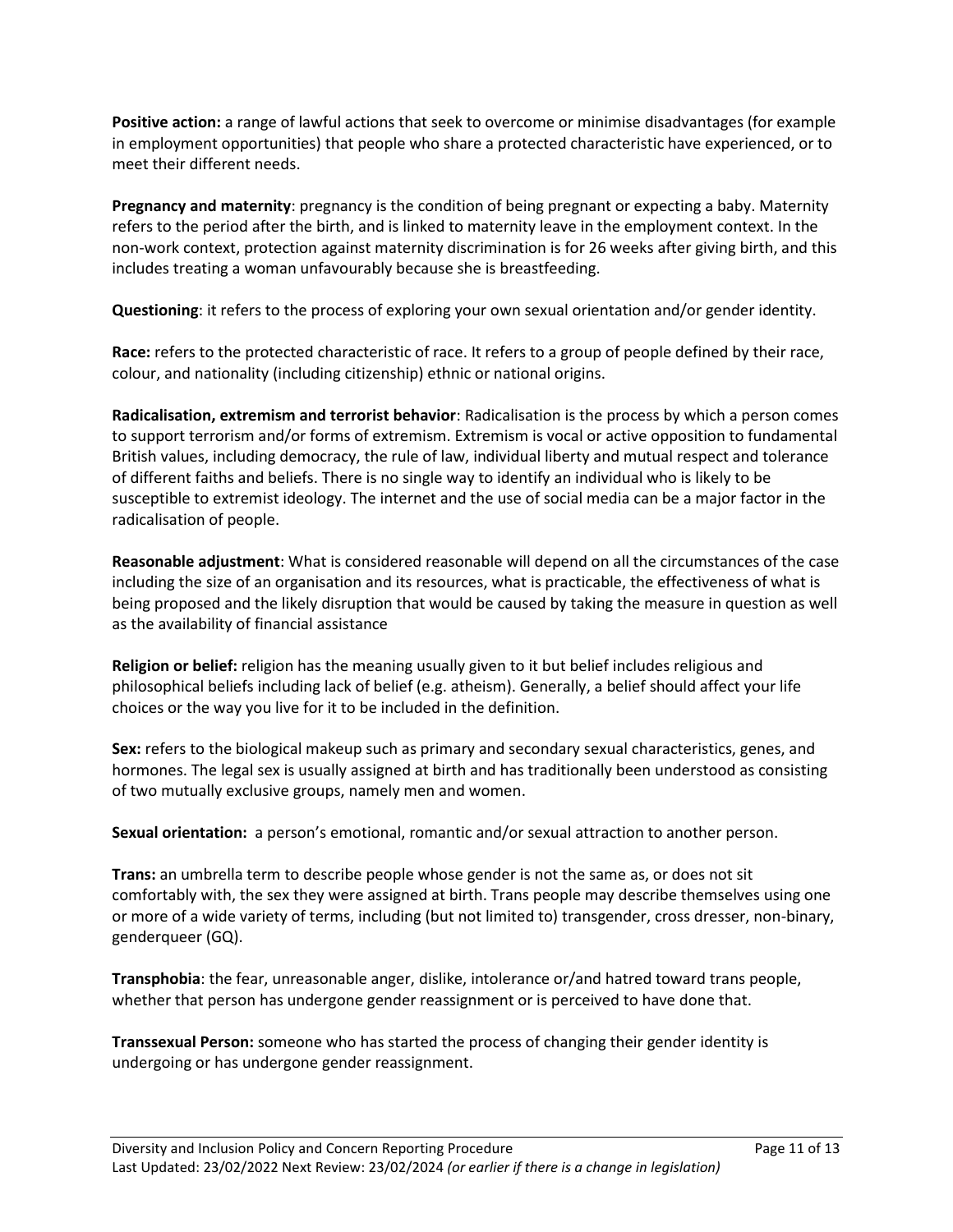**Unconscious bias or implicit bias:** this refers to a bias that we are unaware of, and which happens outside of our control. It is a bias that happens automatically and is triggered by our brain making quick judgments and assessments of people and situations, influenced by our background, cultural environment and personal experiences.

**Victimisation:** when someone is treated badly because they have made or supported a complaint or grievance.